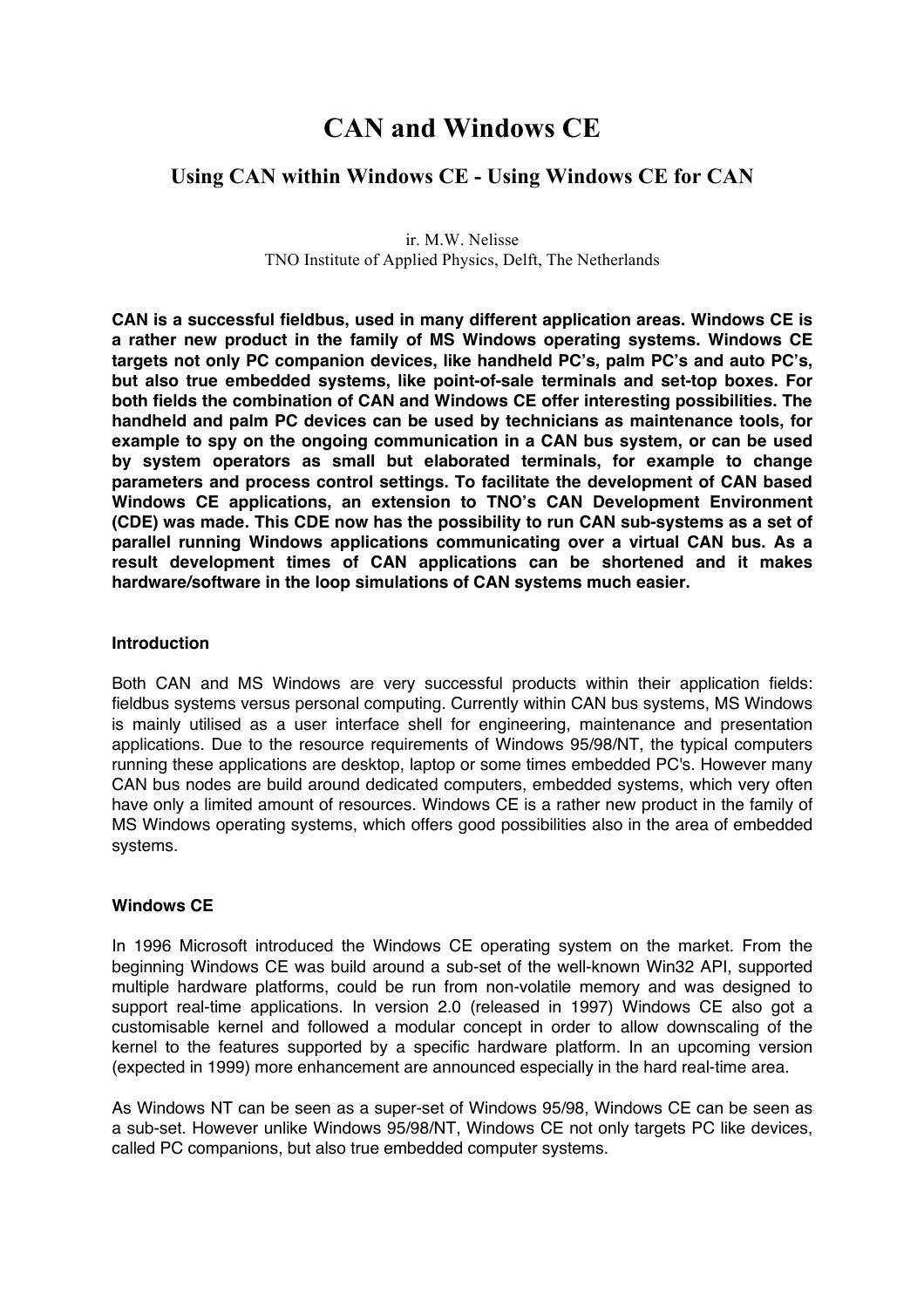

## **PC companion devices**

Within Windows CE three typical PC companion devices are defined now:

- handheld PC's
- palm PC's
- auto PC's

The handheld PC is a computer with a small form-factor and meant for mobile usage. Therefore it usually contains pocket versions of programs like Word, Excel, PowerPoint, Outlook, Explorer and Internet Explorer and data on the handheld PC can be easily replicated with data on the desktop PC. The user interface also resembles the shell used on Windows 95/98/NT. The device typically contains a QWERTY keyboard, small touch screen display, serial port, IrDA infrared port and very often also a PCMCIA slot, microphone and speaker.

The palm PC is meant to give access to vital business and personal information. Therefore it primarily offers information available from the Calendar, Contacts, Tasks, Inbox and Internet tools and data can again be replicated with a desktop PC. Because of the role as a 'personal information manager' the device has (compared to a handheld PC) a smaller form-factor, a smaller screen and lacks a keyboard (although it has some special function switches).

The auto PC is an integrated information and digital audio system for the automobile. It allows control of standard audio features like radio and CD-ROM, but also offer access to electronic mail, real-time traffic reports, route planning and with a cell-phone interface to conduct telephone conversations. This can all be done hands-free via speech-recognition and computer speech output. These kinds of devices therefore typically have a small screen, navigational keys, numeric keypad, AM/FM tuner, CD-ROM player, serial port, IrDA infrared port and a USB port.

#### **Embedded systems**

Compared with Windows 95/98/NT, Windows CE offers completely new possibilities especially in the area of embedded systems. Not only does it support multiple platforms (based on 80x86, SH3/SH4, MIPS, ARM and PowerPC processors), could be run from non-volatile memory (no hard-disk required) and was designed to support real-time applications, but it also support a mechanism to create a kernel only consisting of the modules necessary for the features supported by the specific hardware platform.

These points together now make it better possible to select a hardware environment for an embedded system with real-time requirements but without huge resource requirements, and still running a Windows based operating system. Current applications include point-of-sale terminals, navigation systems, game players, set-top boxes, web-phones, etc.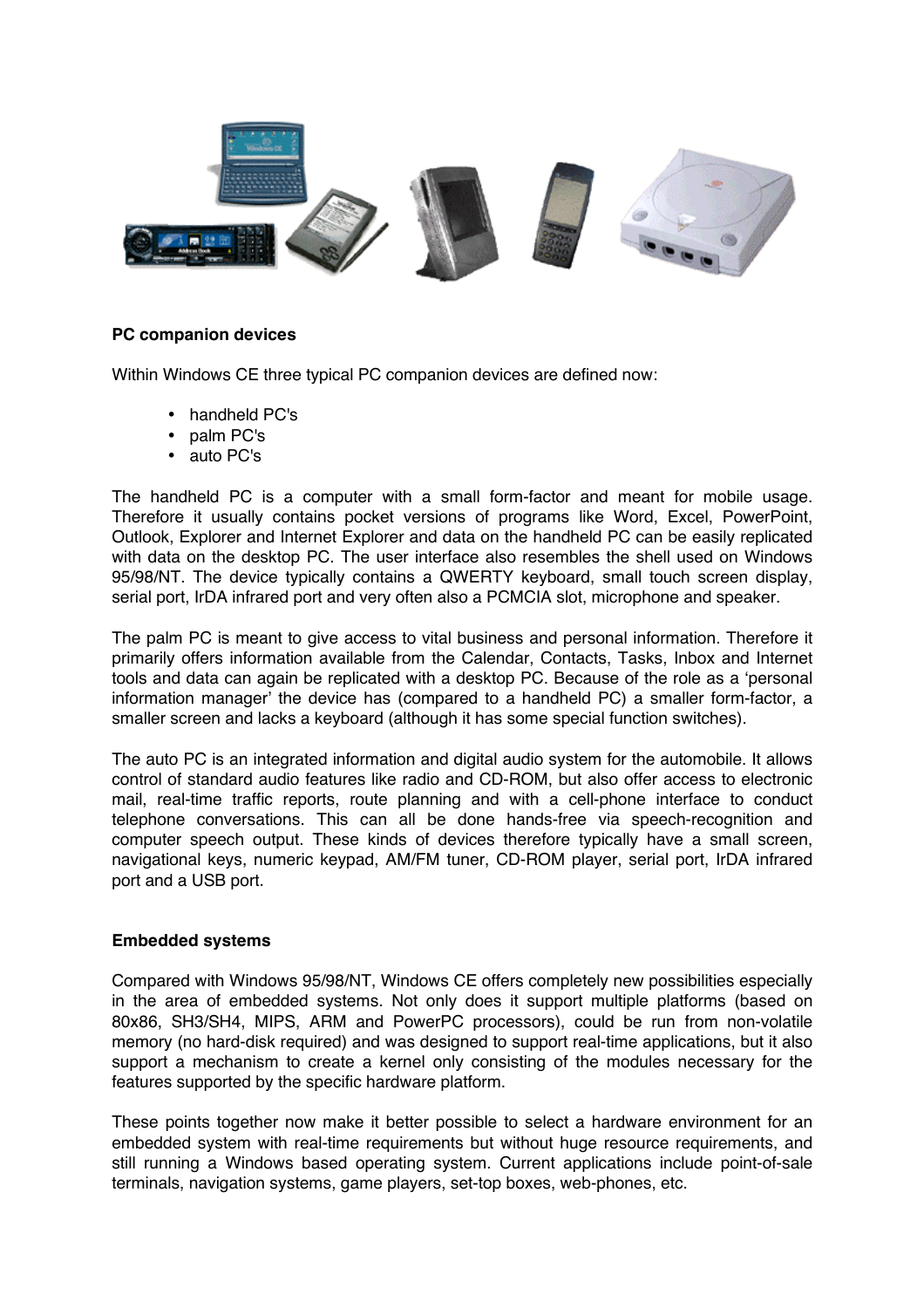#### **Windows CE and CAN**

These above-mentioned characteristics make Windows CE an interesting operating system for both CAN maintenance tools and CAN embedded devices. For example: it can be used as the operating system in a maintenance tool running on a handheld PC, or it can be used as the kernel in a dedicated embedded computer system. Maybe the auto PC can be seen as a good example in how Windows CE integrates into embedded systems like a car radio, CD-ROM player, navigation system and maybe in the near future also with in-car based CAN devices.

Within TNO-TPD we have been using the CAN bus in several applications since 1991, and Windows CE since 1997. Currently our main activities on CAN based Windows CE developments take place within the European TIDE-ICAN project and focus on the M3S communication standard (ISO 7176-17) for rehab devices, like wheelchairs, manipulators, environmental control units, joysticks, etc. Typical developments within this project include hardware interfacing, device drivers and applications programs.

### **Hardware interfacing**

Within the project it was decided to use Windows CE based handheld PC's as the target platform. Since the commercially available handheld PC's didn't contain a M3S interface port and no M3S interface cards were available for the PCMCIA slots present on these devices, it was necessary to start the development of a PCMCIA (PC-CARD) based M3S interface card. However for other embedded Windows CE systems like PC-104 based computers, existing M3S and CAN interface cards could be viable solutions.

Based on experiences with other interface cards, the relatively low bus speed of the M3S bus (250 kbits/s) and the queuing capabilities of the SJA1000 CAN controller, it was decided not to put a microcontroller on the interface card. This then means that the processor on the handheld PC has to take care of retrieving the messages from the CAN controller in time.

The architecture of the M3S interface card is shown below.



Four main blocks can be identified:

- CAN interface
- SAF interface
- PCMCIA interface
- EPLD control logic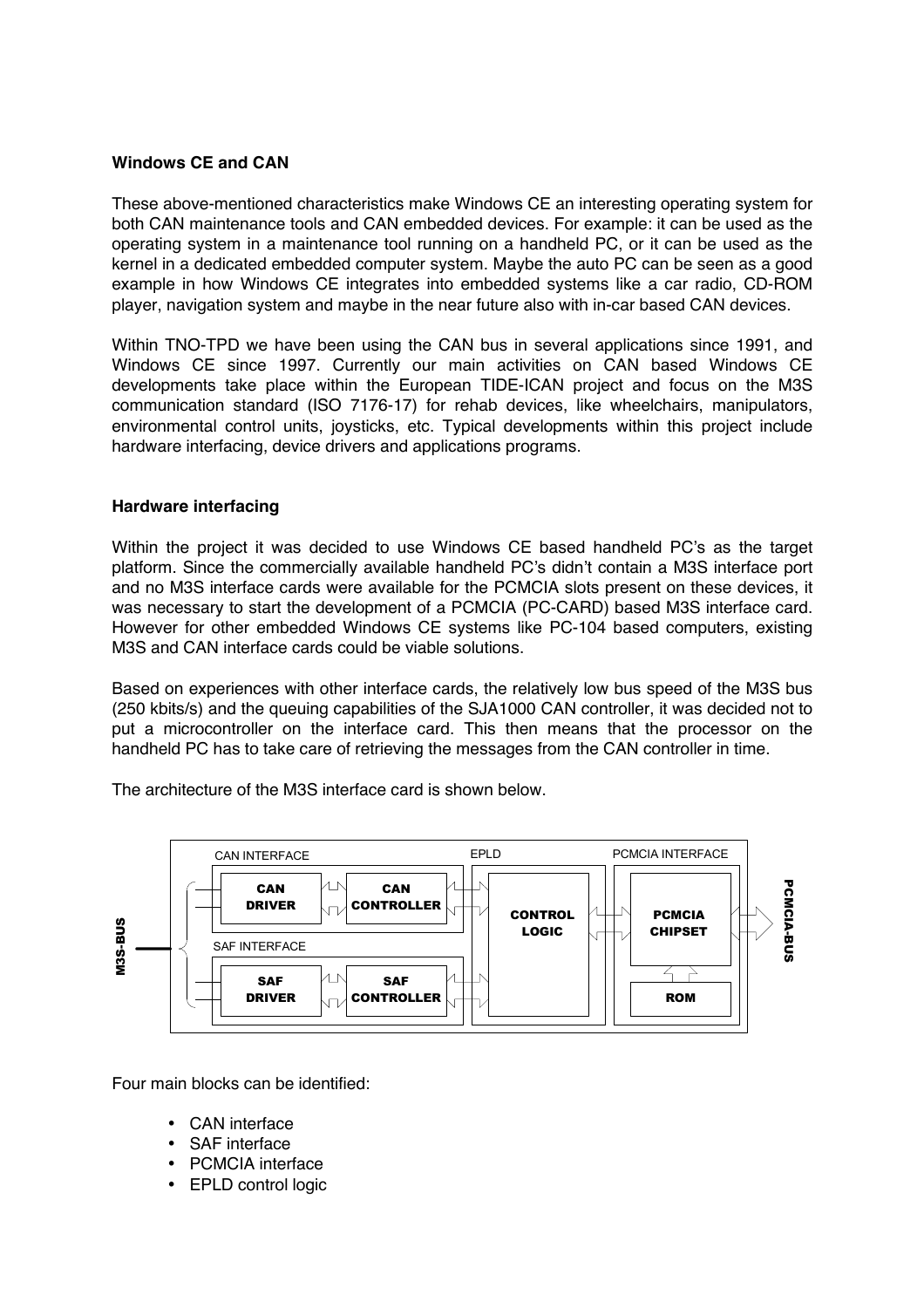The CAN interface uses two standard components: a SJA1000 CAN controller and a 82C251 CAN driver. The SAF interface contains some analog circuitry necessary to access the additional safety lines present in the M3S bus. The PCMCIA interface takes care of the proper signal handling on the PCMCIA bus and it consists of the Zilog Z1601720 chip-set together with a serial ROM holding the configuration information of the card. The EPLD control logic takes care of interfacing the CAN and SAF blocks to the PCMCIA block and consists of an incircuit re-programmable Altera EP7160S.

From the PCMCIA side the M3S interface card behaves as a dual-function card: a CAN interface and a SAF interface. All CAN controller registers are mapped directly into the memory space, while for the SAF interface a command, status, interrupt enable and interrupt status register are available in the memory space. The PCMCIA card interrupt is derived from both the CAN and SAF interrupt sources.

# **Device driver development**

Windows CE supports two types of device drivers. Built-in device drivers are for devices which are built into a given Windows CE platform, like keyboard and touch-screen. Installable device drivers are for peripheral devices which can be connected to a Windows CE platform, like PCMCIA cards and USB devices. Since the M3S interface is based upon the PCMCIA standard, the driver was written as an installable device driver via a dynamically linked library (DLL). Actually two independent driver parts were created. One-part handles the accesses to the CAN bus interface, while the other part handles the accesses to the SAF bus interface. On top of this device driver, two sets of access functions were created to facilitate the calling of the low level Win32 API functions.

The CAN part uses an interrupt driven mechanism to receive and transmit messages. To prevent overruns when an application program runs slow, all messages are buffered in software FIFO queues located between the application program and the CAN controller.

The SAF part normally performs polled I/O accesses, but the interrupt facility allows an application to be signalled when a state change occurs on one or more of the SAF bus related signals.

# **Application program development**

Several application programs are foreseen within the project. Some can be seen as maintenance tools for engineers, for example to spy on the M3S bus. Others can be seen as configuration tools for therapists, for example to change parameter settings and the graphical appearance of menus within the M3S system. However most applications fall in the category of M3S device programs.

A typical maintenance tool developed within the project is PCANSPY (Can Spy for Windows CE). This tool basically shows all messages appearing on the M3S bus. However smart filtering options are available, in which only certain groups of messages or messages for certain devices are shown. Furthermore the tool can show the meaning of the data within the messages according to the M3S protocol and it can give statistical information on the usage of the CAN bus. For logging purposes the tool allows recorded messages to be saved into several file formats and later on also to be retrieved and shown again.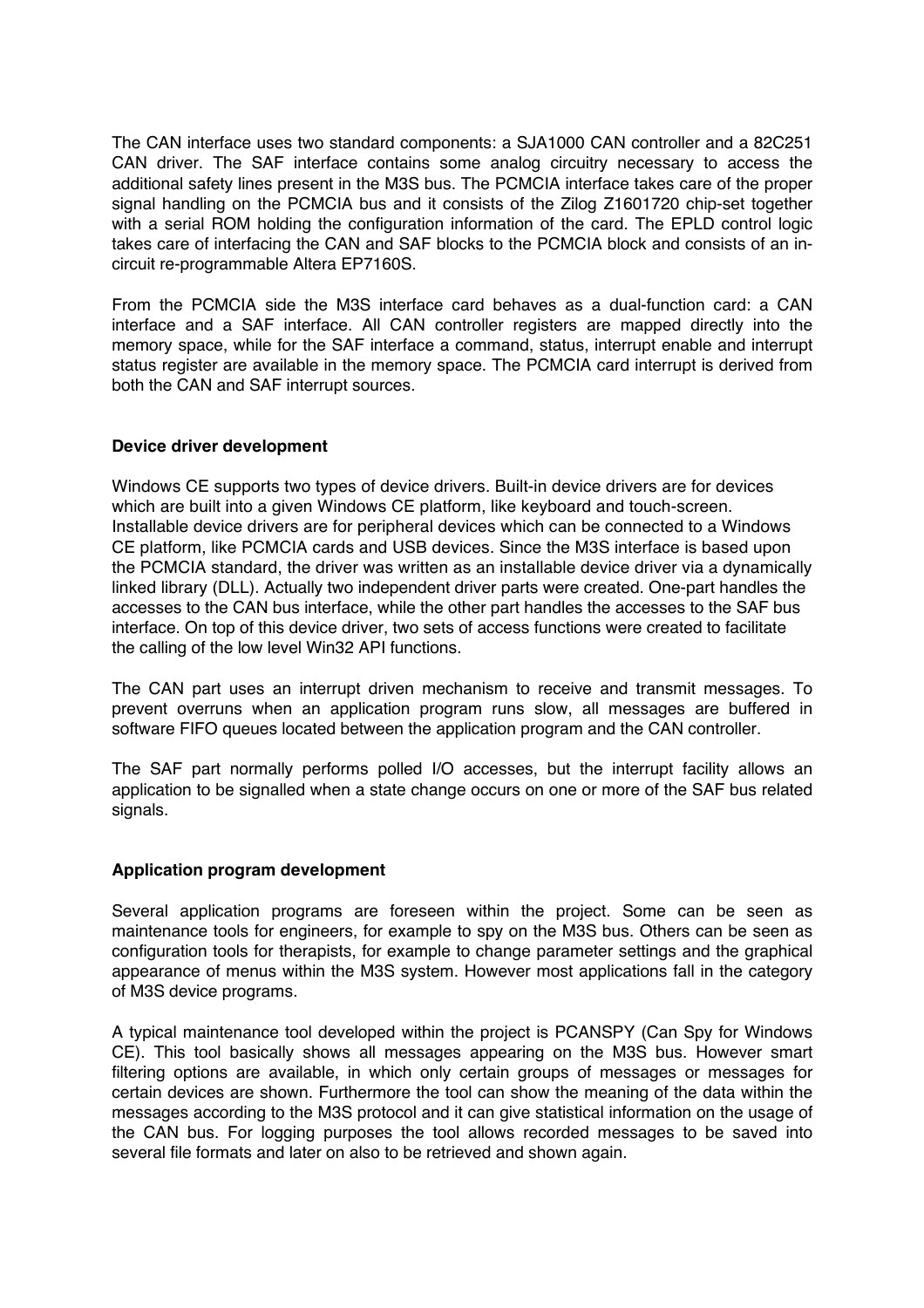| P.<br>MIB<br><b>Settings</b><br><b>Help</b><br>⊌<br><b>File</b><br>$\times$<br>Log<br>7 |                  |                        |                                                 |       |             |                |                                         |
|-----------------------------------------------------------------------------------------|------------------|------------------------|-------------------------------------------------|-------|-------------|----------------|-----------------------------------------|
| Message                                                                                 | Time (ms)        | Name                   | Elements                                        | Ident | Rtr         | Len            | Data                                    |
| 35                                                                                      | 1426020          | GLOBAL_STATUS          | Initialize, Snap, Connection $= 0 \times 01$    | 021   | 0.          | 2              | 0B 01                                   |
| 36                                                                                      | 1426020          | GLOBAL_STATUS          | Snap, Connection $= 0 \times 01$                | 021   | 0           | 2              | 0901                                    |
| 37                                                                                      | 1426040          | SNAP STEP              | $Step = 0$                                      | 7EF   | 0           | $\mathbf{1}$   | 00                                      |
| 38                                                                                      | 1426060          | GLOBAL_STATUS          | Disabled, Connection = $0 \times 01$            | 021   | 0           | $\mathbf{2}$   | 01 01                                   |
| 39                                                                                      | 1426070          | C2D_1_MODE_ACCESS_CALL | Mode 0                                          | 101   | 0           | 3.             | 09 00 00                                |
| 40                                                                                      | 1426070          | D2C 1 MODE ACCESS      | Mode 0 accessable                               | 181   | 0           | 4              | 02 00 00 01                             |
| 41                                                                                      | 1426170          | C2D_1_SET_PARAMETER    | Parameter $5 = 780$                             | 101   | 0           | 5              | OD 05 00 0C 03                          |
| 42                                                                                      | 1426170          | C2D 1 SET PARAMETER    | Parameter $6 = 779$                             | 101   | 0           | 5              | OD 06 00 0B 03                          |
| 43                                                                                      | 1426180          | C2D 1 SET DOF          | Dof $0 = 512$ , On change                       | 101   | $\mathbf 0$ | 7              | OE 00 00 00 02 01 00                    |
| 44                                                                                      | 1426180          | C2D_1_SET_DOF          | Dof $1 = 513$ , Periodical (200 ms), On request | 101   | 0           | 7              | 0E 01 00 01 02 06 C8                    |
| 45                                                                                      | 1426180          | C2D 1 SET DOF          | Dof 2 = 514, Periodical (200 ms), On request    | 101   | 0           | 7              | OE 02 00 02 02 06 C8                    |
| 46                                                                                      | 1426180          | C2D 1 SET DOF          | Dof $4 = 515$ , On change                       | 101   | 0.          | 7              | OE 04 00 03 02 01 00                    |
| 47                                                                                      | 1426190          | C2D_1_DMS_ENABLE       |                                                 | 101   | 0           | $\mathbf{1}$   | 05                                      |
| 48                                                                                      | 1426190          | DEVICE STATUS 1        | Disabled, Connection $= 0 \times 05$            | 081   | 0           | 2              | 01 05                                   |
| 49                                                                                      | 1426190          | GLOBAL_STATUS          | Busy, Connection = 0x05                         | 021   | 0           | $\mathbf{2}$   | 21 05                                   |
| 50                                                                                      | 1426200          | GLOBAL_STATUS          | Busy, Connection = $0x05$                       | 021   | 0           | $\mathbf{2}$   | 21 05                                   |
| 51                                                                                      | 1426200          | C2D 1 MODE ENABLE      | Mode 0                                          | 101   | 0           | 3              | 03 00 00                                |
| 52                                                                                      | 1426200          | DEVICE_STATUS_1        | Enabling, Connection = $0 \times 05$            | 081   | 0           | $\mathbf{2}$   | 31 05                                   |
| 53                                                                                      | 1426210          | GLOBAL_STATUS          | Enabled, Busy, Connection = 0x05                | 021   | 0           | $\mathbf{2}$   | 31 05                                   |
| 54                                                                                      | 1426220          | DEVICE STATUS 1        | Enabled, Connection = 0x05                      | 081   | 0.          | $\overline{2}$ | 1105                                    |
| 55                                                                                      | 1426260          | DEVICE_STATUS_REQ_1    |                                                 | 081   |             | 2              |                                         |
|                                                                                         |                  |                        |                                                 |       |             |                |                                         |
| <b>B</b> Start                                                                          | <b>Q</b> PCanSpy |                        |                                                 |       |             |                | $\overline{\mathcal{G}}$ 8:35 PM<br>رقي |

A typical configuration tool developed within the project is PICNEDIT (Icon Editor for Windows CE). This tool allows therapists to change the graphical appearance of menu items, which are presented to the user from a display within a M3S system.



Several M3S device programs are foreseen within the project, these include graphical display device with menu selection, touch screen-input device, infrared environmental control device, telephone control device, etc.

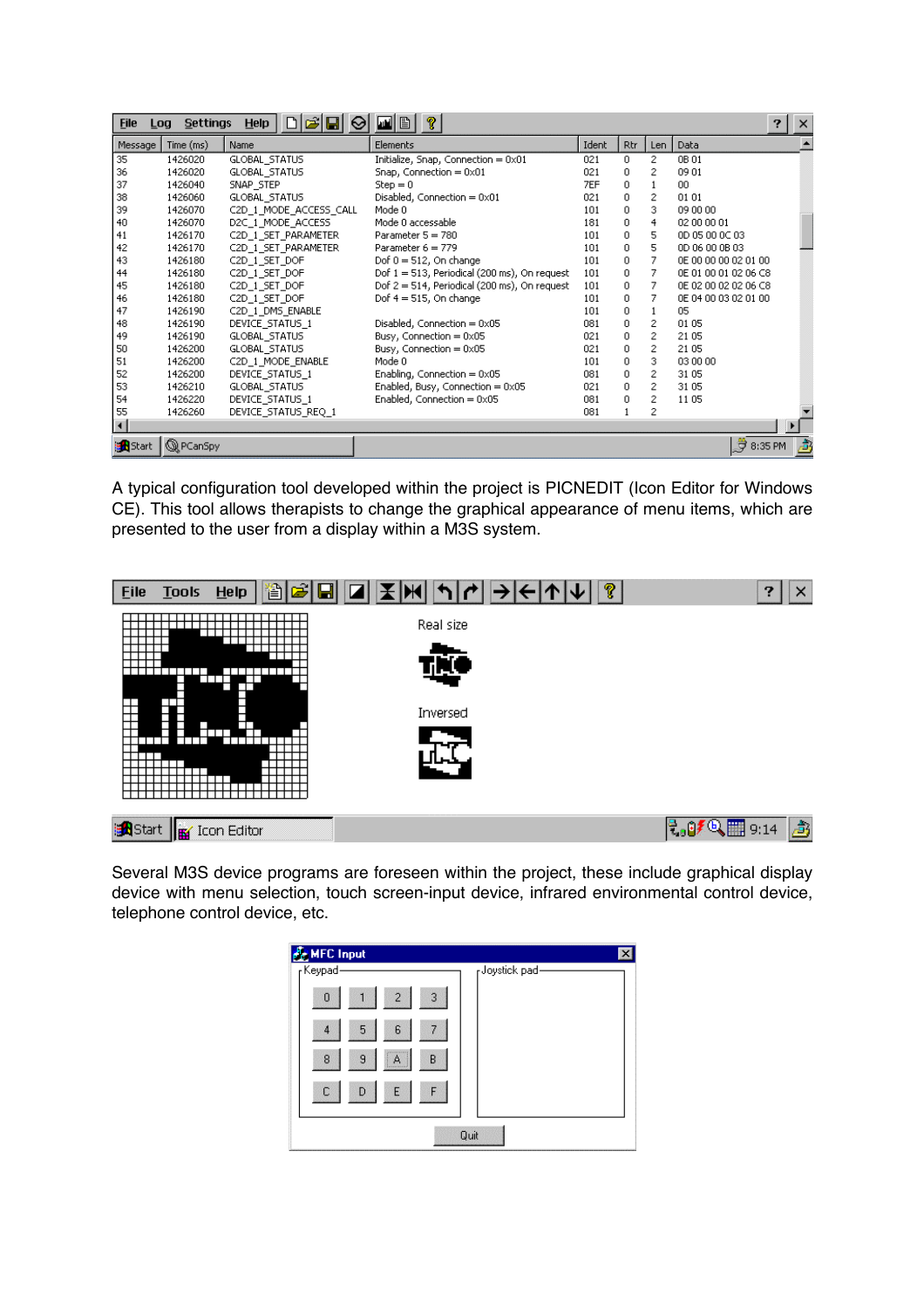# **CAN Development Environment**

Development of application programs for Windows CE normally takes place on a Windows 95/98/NT computer. Software writing can be done with special Windows CE toolkits for Visual C++, Visual Basic and Visual J++. Debugging of programs from these tools can be done remotely via a serial cable connection to the target platform or on a Windows NT computer using a Windows CE emulator.



Since our hardware and software developments took place in parallel, it was important to be able to debug CAN applications and higher-level protocol issues while the lower level hardware was not available at that time. Therefore an extension to TNO's CAN Development Environment (CDE) was made, in which a CAN system communicating over a physical CAN bus connections is replaced by parallel running Windows applications communicating over a virtual CAN bus.



Because of the strict layering in the software of the CDE, it was rather easy to port the software modules normally taking care of message exchange via a physical CAN controller, to a mechanism in which the messages are distributed completely in software to other Window applications connected to the virtual bus.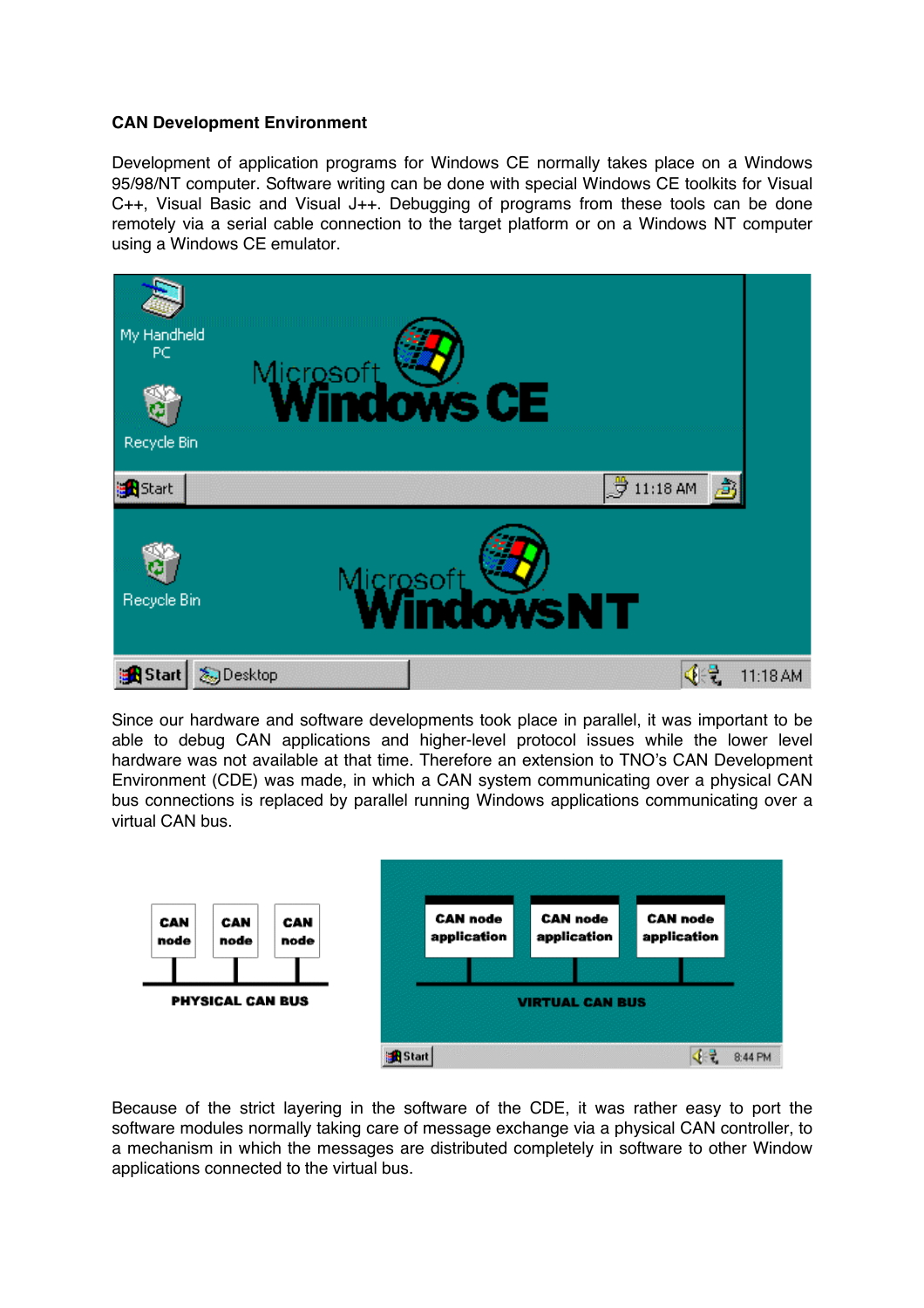This then allowed us to run a CAN based system on a single Windows computer and debug the applications. To investigate more in some higher-level protocol issues, we simply recompiled our existing CAN spy and test programs with the virtual bus access module (in stead of a physical bus access module). We were then able to monitor ongoing CAN communication on the virtual bus, inject specific messages in a virtual CAN bus system and at the same time (using the Visual debuggers) see how the applications handle the protocol.

Initially this virtual CAN bus environment was written for Windows 95/98/NT computers but because Windows CE supports the same Win32 API functionality it was also possible to run the same virtual CAN bus mechanism on a Windows CE computer. Since Windows NT and the Windows CE emulator (running within Windows NT) share the same virtual bus, it was automatically possible to exchange virtual CAN messages between applications running under Windows NT and applications being debugged in the Windows CE emulator.

Later on the CDE environment was extended with a mechanism to connect the virtual CAN bus to a physical CAN bus outside the PC, via a CAN interface card with a CAN device driver and special application program taking care of the message exchange between these two busses. This then really allowed us to debug complex CAN systems in which parts of the system are run in a debugging environment, while other parts of the system are run on true target hardware (so called 'hardware in the loop' simulations).



The virtual CAN bus environment does not provide true system timing accuracy, since all virtual CAN nodes run as multi-tasking applications on the same processor. For the same reason access to the virtual CAN bus does not support arbitration, but is handled purely on a first-come first-serve basis. Also no disturbances on the virtual CAN bus are provided now, but these can be very easily added.

Since the CAN nodes are run as applications on a Windows platform it can mean that specific I/O functions for a certain CAN node may not be available. In those cases the module from the Hardware Abstraction Layer in the CDE is replaced by the identical module from the Hardware Emulation Layer, which then emulates the behaviour of the true I/O functions. This module can be a simple piece of source code, but also an interface to a model of a complete I/O system made with a tool like Matlab (so called 'software in the loop' simulations).

# **Conclusions**

Windows CE is currently attracting lots of attention from different application fields. In the very near future CAN will be surely one of them. Within the TIDE-ICAN project, TNO-TPD worked